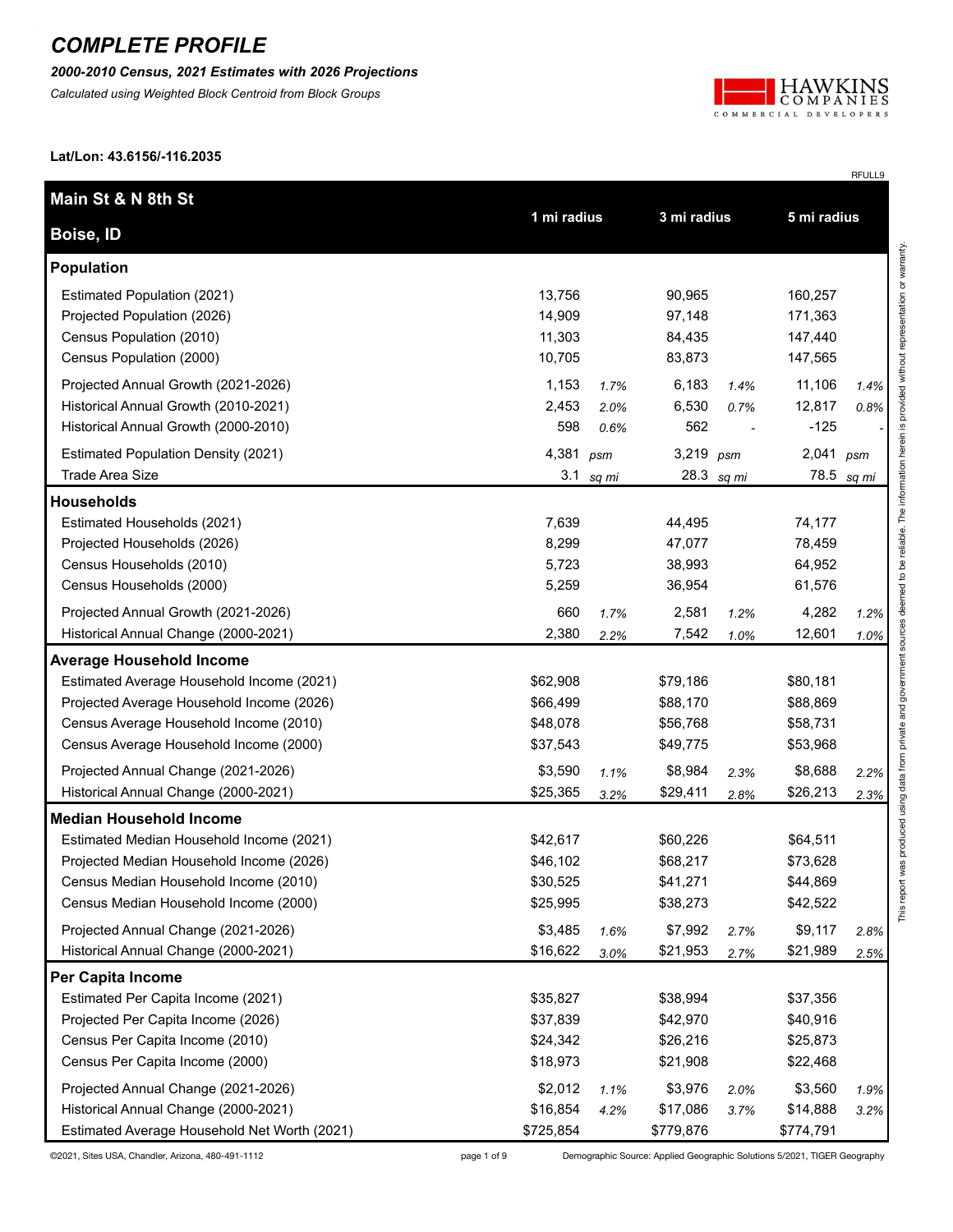*2000-2010 Census, 2021 Estimates with 2026 Projections*

*Calculated using Weighted Block Centroid from Block Groups*



RFULL9

**Lat/Lon: 43.6156/-116.2035**

| Main St & N 8th St                            |             |       |             |       |             |       |                                     |
|-----------------------------------------------|-------------|-------|-------------|-------|-------------|-------|-------------------------------------|
| Boise, ID                                     | 1 mi radius |       | 3 mi radius |       | 5 mi radius |       |                                     |
| <b>Race and Ethnicity</b>                     |             |       |             |       |             |       | without representation or warranty. |
| Total Population (2021)                       | 13,756      |       | 90,965      |       | 160,257     |       |                                     |
| White (2021)                                  | 11,903      | 86.5% | 77,497      | 85.2% | 137,105     | 85.6% |                                     |
| Black or African American (2021)              | 326         | 2.4%  | 2,705       | 3.0%  | 4,032       | 2.5%  |                                     |
| American Indian or Alaska Native (2021)       | 141         | 1.0%  | 772         | 0.8%  | 1,293       | 0.8%  |                                     |
| Asian (2021)                                  | 404         | 2.9%  | 2,860       | 3.1%  | 5,147       | 3.2%  |                                     |
| Hawaiian or Pacific Islander (2021)           | 27          | 0.2%  | 228         | 0.3%  | 398         | 0.2%  | provided                            |
| Other Race (2021)                             | 283         | 2.1%  | 3,191       | 3.5%  | 6,072       | 3.8%  | $\overline{\omega}$                 |
| Two or More Races (2021)                      | 672         | 4.9%  | 3,711       | 4.1%  | 6,210       | 3.9%  | herein                              |
| Population < 18 (2021)                        | 1,327       | 9.6%  | 13,978      | 15.4% | 27,160      | 16.9% |                                     |
| White Not Hispanic                            | 945         | 71.2% | 9,541       | 68.3% | 18,740      | 69.0% | The information                     |
| <b>Black or African American</b>              | 52          | 3.9%  | 804         | 5.8%  | 1,221       | 4.5%  |                                     |
| Asian                                         | 47          | 3.6%  | 465         | 3.3%  | 902         | 3.3%  | reliable.                           |
| Other Race Not Hispanic                       | 144         | 10.8% | 1,003       | 7.2%  | 1,779       | 6.6%  | ತಿ                                  |
| Hispanic                                      | 139         | 10.4% | 2,164       | 15.5% | 4,517       | 16.6% | م.                                  |
| Not Hispanic or Latino Population (2021)      | 12,623      | 91.8% | 82,128      | 90.3% | 143,807     | 89.7% | deemed                              |
| Not Hispanic White                            | 11,210      | 88.8% | 73,212      | 89.1% | 129,154     | 89.8% | sources                             |
| Not Hispanic Black or African American        | 305         | 2.4%  | 2,549       | 3.1%  | 3,783       | 2.6%  |                                     |
| Not Hispanic American Indian or Alaska Native | 117         | 0.9%  | 606         | 0.7%  | 993         | 0.7%  | ernment                             |
| Not Hispanic Asian                            | 397         | 3.1%  | 2,781       | 3.4%  | 4,991       | 3.5%  | ğ                                   |
| Not Hispanic Hawaiian or Pacific Islander     | 24          | 0.2%  | 215         | 0.3%  | 372         | 0.3%  | and                                 |
| Not Hispanic Other Race                       | 9           |       | 53          |       | 74          |       | private                             |
| Not Hispanic Two or More Races                | 560         | 4.4%  | 2,712       | 3.3%  | 4,440       | 3.1%  |                                     |
| Hispanic or Latino Population (2021)          | 1,133       | 8.2%  | 8,837       | 9.7%  | 16,450      | 10.3% | produced using data from            |
| <b>Hispanic White</b>                         | 693         | 61.2% | 4,285       | 48.5% | 7,951       | 48.3% |                                     |
| Hispanic Black or African American            | 21          | 1.8%  | 156         | 1.8%  | 249         | 1.5%  |                                     |
| Hispanic American Indian or Alaska Native     | 24          | 2.1%  | 167         | 1.9%  | 300         | 1.8%  |                                     |
| Hispanic Asian                                | 7           | 0.6%  | 79          | 0.9%  | 156         | 0.9%  |                                     |
| Hispanic Hawaiian or Pacific Islander         | 3           | 0.2%  | 14          | 0.2%  | 26          | 0.2%  | report                              |
| Hispanic Other Race                           | 274         | 24.1% | 3,138       | 35.5% | 5,999       | 36.5% |                                     |
| Hispanic Two or More Races                    | 113         | 9.9%  | 999         | 11.3% | 1,770       | 10.8% |                                     |
| Not Hispanic or Latino Population (2010)      | 10,591      | 93.7% | 78,033      | 92.4% | 135,644     | 92.0% |                                     |
| Hispanic or Latino Population (2010)          | 712         | 6.3%  | 6,402       | 7.6%  | 11,797      | 8.0%  |                                     |
| Not Hispanic or Latino Population (2000)      | 10,097      | 94.3% | 79,194      | 94.4% | 140,047     | 94.9% |                                     |
| Hispanic or Latino Population (2000)          | 608         | 5.7%  | 4,679       | 5.6%  | 7,518       | 5.1%  |                                     |
| Not Hispanic or Latino Population (2026)      | 13,610      | 91.3% | 87,218      | 89.8% | 152,858     | 89.2% |                                     |
| Hispanic or Latino Population (2026)          | 1,299       | 8.7%  | 9,931       | 10.2% | 18,505      | 10.8% |                                     |
| Projected Annual Growth (2021-2026)           | 166         |       | 1,094       |       | 2,054       |       |                                     |
| Historical Annual Growth (2000-2010)          | 105         | 1.7%  | 1,723       | 3.7%  | 4,279       | 5.7%  |                                     |

©2021, Sites USA, Chandler, Arizona, 480-491-1112 page 2 of 9 Demographic Source: Applied Geographic Solutions 5/2021, TIGER Geography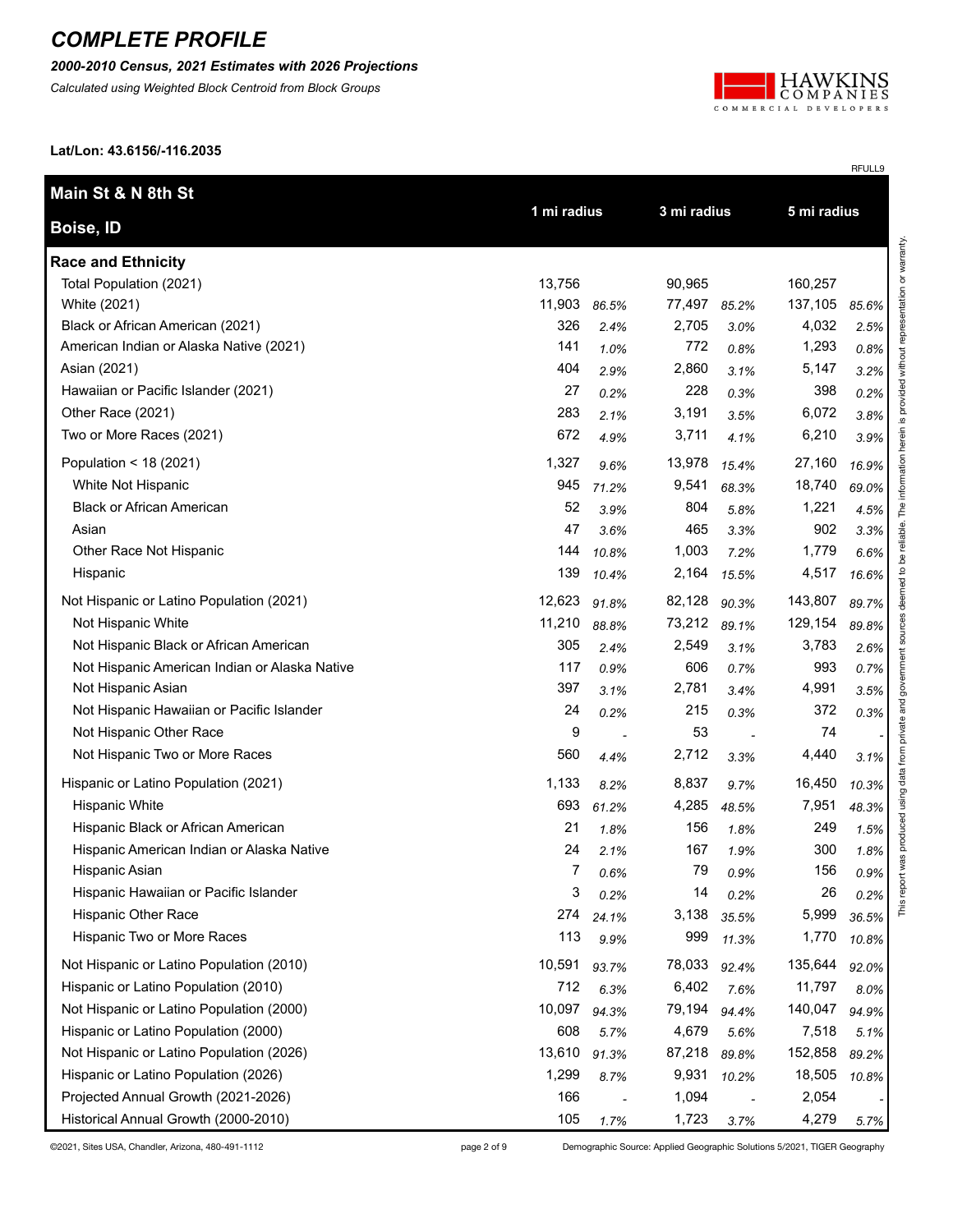*2000-2010 Census, 2021 Estimates with 2026 Projections*

*Calculated using Weighted Block Centroid from Block Groups*



RFULL9

**Lat/Lon: 43.6156/-116.2035**

| Main St & N 8th St                    |        |             |        |             | 5 mi radius |       |
|---------------------------------------|--------|-------------|--------|-------------|-------------|-------|
| <b>Boise, ID</b>                      |        | 1 mi radius |        | 3 mi radius |             |       |
| <b>Total Age Distribution (2021)</b>  |        |             |        |             |             |       |
| <b>Total Population</b>               | 13,756 |             | 90,965 |             | 160,257     |       |
| Age Under 5 Years                     | 462    | 3.4%        | 4,187  | 4.6%        | 7,551       | 4.7%  |
| Age 5 to 9 Years                      | 344    | 2.5%        | 3,798  | 4.2%        | 7,318       | 4.6%  |
| Age 10 to 14 Years                    | 326    | 2.4%        | 3,789  | 4.2%        | 7,588       | 4.7%  |
| Age 15 to 19 Years                    | 1,183  | 8.6%        | 5,498  | 6.0%        | 9,844       | 6.1%  |
| Age 20 to 24 Years                    | 2,075  | 15.1%       | 10,029 | 11.0%       | 14,605      | 9.1%  |
| Age 25 to 29 Years                    | 1,749  | 12.7%       | 9,345  | 10.3%       | 14,532      | 9.1%  |
| Age 30 to 34 Years                    | 1,123  | 8.2%        | 7,287  | 8.0%        | 12,207      | 7.6%  |
| Age 35 to 39 Years                    | 883    | 6.4%        | 6,063  | 6.7%        | 10,442      | 6.5%  |
| Age 40 to 44 Years                    | 805    | 5.9%        | 5,633  | 6.2%        | 9,786       | 6.1%  |
| Age 45 to 49 Years                    | 763    | 5.5%        | 5,194  | 5.7%        | 9,375       | 5.8%  |
| Age 50 to 54 Years                    | 793    | 5.8%        | 5,512  | 6.1%        | 10,141      | 6.3%  |
| Age 55 to 59 Years                    | 796    | 5.8%        | 5,482  | 6.0%        | 10,282      | 6.4%  |
| Age 60 to 64 Years                    | 767    | 5.6%        | 5,211  | 5.7%        | 9,854       | 6.1%  |
| Age 65 to 69 Years                    | 517    | 3.8%        | 4,341  | 4.8%        | 8,324       | 5.2%  |
| Age 70 to 74 Years                    | 481    | 3.5%        | 3,478  | 3.8%        | 6,802       | 4.2%  |
| Age 75 to 79 Years                    | 286    | 2.1%        | 2,493  | 2.7%        | 4,996       | 3.1%  |
| Age 80 to 84 Years                    | 159    | 1.2%        | 1,635  | 1.8%        | 3,162       | 2.0%  |
| Age 85 Years or Over                  | 244    | 1.8%        | 1,990  | 2.2%        | 3,448       | 2.2%  |
| Median Age                            | 33.8   |             | 36.0   |             | 37.8        |       |
| Age 19 Years or Less                  | 2,316  | 16.8%       | 17,272 | 19.0%       | 32,302      | 20.2% |
| Age 20 to 64 Years                    | 9,753  | 70.9%       | 59,756 | 65.7%       | 101,224     | 63.2% |
| Age 65 Years or Over                  | 1,687  | 12.3%       | 13,938 | 15.3%       | 26,731      | 16.7% |
| <b>Female Age Distribution (2021)</b> |        |             |        |             |             |       |
| <b>Female Population</b>              | 6,491  | 47.2%       | 45,126 | 49.6%       | 80,390      | 50.2% |
| Age Under 5 Years                     | 214    | 3.3%        | 2,079  | 4.6%        | 3,751       | 4.7%  |
| Age 5 to 9 Years                      | 178    | 2.7%        | 1,940  | 4.3%        | 3,677       | 4.6%  |
| Age 10 to 14 Years                    | 144    | 2.2%        | 1,882  | 4.2%        | 3,757       | 4.7%  |
| Age 15 to 19 Years                    | 661    | 10.2%       | 2,811  | 6.2%        | 4,860       | 6.0%  |
| Age 20 to 24 Years                    | 1,085  | 16.7%       | 5,109  | 11.3%       | 7,355       | 9.1%  |
| Age 25 to 29 Years                    | 813    | 12.5%       | 4,392  | 9.7%        | 6,882       | 8.6%  |
| Age 30 to 34 Years                    | 458    | 7.1%        | 3,367  | 7.5%        | 5,744       | 7.1%  |
| Age 35 to 39 Years                    | 374    | 5.8%        | 2,773  | 6.1%        | 4,868       | 6.1%  |
| Age 40 to 44 Years                    | 343    | 5.3%        | 2,633  | 5.8%        | 4,672       | 5.8%  |
| Age 45 to 49 Years                    | 316    | 4.9%        | 2,491  | 5.5%        | 4,608       | 5.7%  |
| Age 50 to 54 Years                    | 337    | 5.2%        | 2,730  | 6.1%        | 5,162       | 6.4%  |
| Age 55 to 59 Years                    | 355    | 5.5%        | 2,695  | 6.0%        | 5,191       | 6.5%  |
| Age 60 to 64 Years                    | 312    | 4.8%        | 2,504  | 5.5%        | 4,853       | 6.0%  |
| Age 65 to 69 Years                    | 256    | 3.9%        | 2,296  | 5.1%        | 4,394       | 5.5%  |
| Age 70 to 74 Years                    | 247    | 3.8%        | 1,821  | 4.0%        | 3,676       | 4.6%  |
| Age 75 to 79 Years                    | 155    | 2.4%        | 1,403  | 3.1%        | 2,882       | 3.6%  |
| Age 80 to 84 Years                    | 93     | 1.4%        | 932    | 2.1%        | 1,843       | 2.3%  |
| Age 85 Years or Over                  | 148    | 2.3%        | 1,267  | 2.8%        | 2,213       | 2.8%  |
| Female Median Age                     | 32.5   |             | 36.4   |             | 38.9        |       |
| Age 19 Years or Less                  | 1,198  | 18.5%       | 8,713  | 19.3%       | 16,046      | 20.0% |
| Age 20 to 64 Years                    | 4,394  | 67.7%       | 28,694 | 63.6%       | 49,337      | 61.4% |
| Age 65 Years or Over                  | 899    | 13.8%       | 7,719  | 17.1%       | 15,008      | 18.7% |

©2021, Sites USA, Chandler, Arizona, 480-491-1112 page 3 of 9 Demographic Source: Applied Geographic Solutions 5/2021, TIGER Geography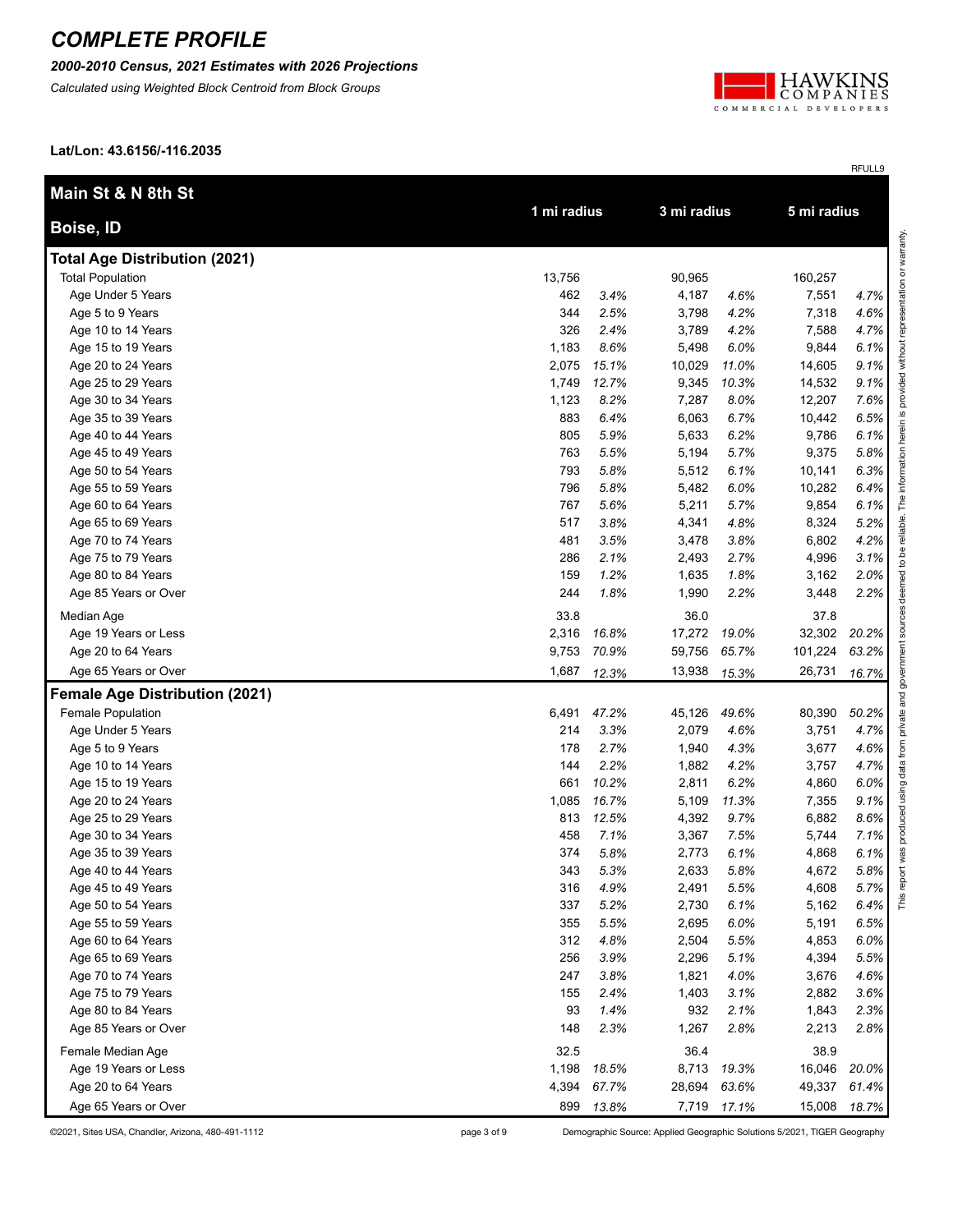*2000-2010 Census, 2021 Estimates with 2026 Projections*

*Calculated using Weighted Block Centroid from Block Groups*



RFULL9

**Lat/Lon: 43.6156/-116.2035**

| Main St & N 8th St                  |             |           |             |           |             |       |                         |
|-------------------------------------|-------------|-----------|-------------|-----------|-------------|-------|-------------------------|
| <b>Boise, ID</b>                    | 1 mi radius |           | 3 mi radius |           | 5 mi radius |       |                         |
| <b>Male Age Distribution (2021)</b> |             |           |             |           |             |       | esentation or warranty. |
| Male Population                     | 7,265       | 52.8%     | 45,839      | 50.4%     | 79,867      | 49.8% |                         |
| Age Under 5 Years                   | 248         | 3.4%      | 2,107       | 4.6%      | 3,800       | 4.8%  |                         |
| Age 5 to 9 Years                    | 165         | 2.3%      | 1,858       | 4.1%      | 3,641       | 4.6%  |                         |
| Age 10 to 14 Years                  | 182         | 2.5%      | 1,907       | 4.2%      | 3,831       | 4.8%  |                         |
| Age 15 to 19 Years                  | 522         | 7.2%      | 2,687       | 5.9%      | 4,984       | 6.2%  | without                 |
| Age 20 to 24 Years                  | 990         | 13.6%     | 4,920       | 10.7%     | 7,250       | 9.1%  |                         |
| Age 25 to 29 Years                  | 936         | 12.9%     | 4,953       | 10.8%     | 7,650       | 9.6%  | provided                |
| Age 30 to 34 Years                  | 666         | 9.2%      | 3,920       | 8.6%      | 6,463       | 8.1%  |                         |
| Age 35 to 39 Years                  | 509         | 7.0%      | 3,290       | 7.2%      | 5,574       | 7.0%  | ∾.                      |
| Age 40 to 44 Years                  | 462         | 6.4%      | 3,000       | 6.5%      | 5,114       | 6.4%  |                         |
| Age 45 to 49 Years                  | 447         | 6.1%      | 2,703       | 5.9%      | 4,767       | 6.0%  |                         |
| Age 50 to 54 Years                  | 456         | 6.3%      | 2,781       | 6.1%      | 4,979       | 6.2%  |                         |
| Age 55 to 59 Years                  | 440         | 6.1%      | 2,787       | 6.1%      | 5,090       | 6.4%  |                         |
| Age 60 to 64 Years                  | 454         | 6.3%      | 2,708       | 5.9%      | 5,001       | 6.3%  | The                     |
| Age 65 to 69 Years                  | 261         | 3.6%      | 2,045       | 4.5%      | 3,930       | 4.9%  | reliable.               |
| Age 70 to 74 Years                  | 234         | 3.2%      | 1,657       | 3.6%      | 3,127       | 3.9%  |                         |
| Age 75 to 79 Years                  | 132         | 1.8%      | 1,090       | 2.4%      | 2,113       | 2.6%  | ತಿ<br>م.                |
| Age 80 to 84 Years                  | 66          | 0.9%      | 703         | 1.5%      | 1,319       | 1.7%  | 8                       |
| Age 85 Years or Over                | 96          | 1.3%      | 723         | 1.6%      | 1,235       | 1.5%  | deer                    |
| Male Median Age                     | 34.8        |           | 35.7        |           | 36.9        |       |                         |
| Age 19 Years or Less                | 1,118       | 15.4%     | 8,559       | 18.7%     | 16,256      | 20.4% | nos                     |
| Age 20 to 64 Years                  | 5,359       | 73.8%     | 31,061      | 67.8%     | 51,888      | 65.0% |                         |
| Age 65 Years or Over                | 788         | 10.8%     | 6,219       | 13.6%     | 11,723      | 14.7% | government              |
| Males per 100 Females (2021)        |             |           |             |           |             |       | private and             |
| Overall Comparison                  |             |           |             |           |             |       |                         |
| Age Under 5 Years                   | 116         | 53.7%     | 101         | 50.3%     | 101         | 50.3% |                         |
| Age 5 to 9 Years                    | 93          | 48.1%     | 96          | 48.9%     | 99          | 49.8% | from                    |
| Age 10 to 14 Years                  | 126         | 55.8%     | 101         | 50.3%     | 102         | 50.3% | data                    |
| Age 15 to 19 Years                  | 79          | 44.1%     | 96          | 48.9%     | 103         | 50.6% | using                   |
| Age 20 to 24 Years                  | 91          | 47.7%     | 96          | 49.1%     | 99          | 49.6% |                         |
| Age 25 to 29 Years                  | 115         | 53.5%     | 113         | 53.0%     | 111         | 52.6% | produced                |
| Age 30 to 34 Years                  | 145         | 59.3%     | 116         | 53.8%     | 113         | 52.9% |                         |
| Age 35 to 39 Years                  |             | 136 57.7% |             | 119 54.3% | 115         | 53.4% | was                     |
| Age 40 to 44 Years                  | 134         | 57.3%     |             | 114 53.3% | 109         | 52.3% |                         |
| Age 45 to 49 Years                  | 141         | 58.5%     | 109         | 52.0%     | 103         | 50.8% | This repor              |
| Age 50 to 54 Years                  | 136         | 57.5%     | 102         | 50.5%     | 96          | 49.1% |                         |
| Age 55 to 59 Years                  | 124         | 55.3%     | 103         | 50.8%     | 98          | 49.5% |                         |
| Age 60 to 64 Years                  | 145         | 59.3%     | 108         | 52.0%     | 103         | 50.7% |                         |
| Age 65 to 69 Years                  | 102         | 50.4%     | 89          | 47.1%     | 89          | 47.2% |                         |
| Age 70 to 74 Years                  | 95          | 48.6%     | 91          | 47.6%     | 85          | 46.0% |                         |
| Age 75 to 79 Years                  | 85          | 46.0%     | 78          | 43.7%     | 73          | 42.3% |                         |
| Age 80 to 84 Years                  | 71          | 41.4%     | 75          | 43.0%     | 72          | 41.7% |                         |
| Age 85 Years or Over                | 65          | 39.2%     | 57          | 36.3%     | 56          | 35.8% |                         |
| Age 19 Years or Less                | 93          | 48.3%     | 98          | 49.6%     | 101         | 50.3% |                         |
| Age 20 to 39 Years                  | 114         | 53.2%     | 109         | 52.2%     | 108         | 52.0% |                         |
| Age 40 to 64 Years                  | 136         | 57.6%     | 107         | 51.7%     | 102         | 50.5% |                         |
| Age 65 Years or Over                | 88          | 46.7%     | 81          | 44.6%     | 78          | 43.9% |                         |

©2021, Sites USA, Chandler, Arizona, 480-491-1112 page 4 of 9 Demographic Source: Applied Geographic Solutions 5/2021, TIGER Geography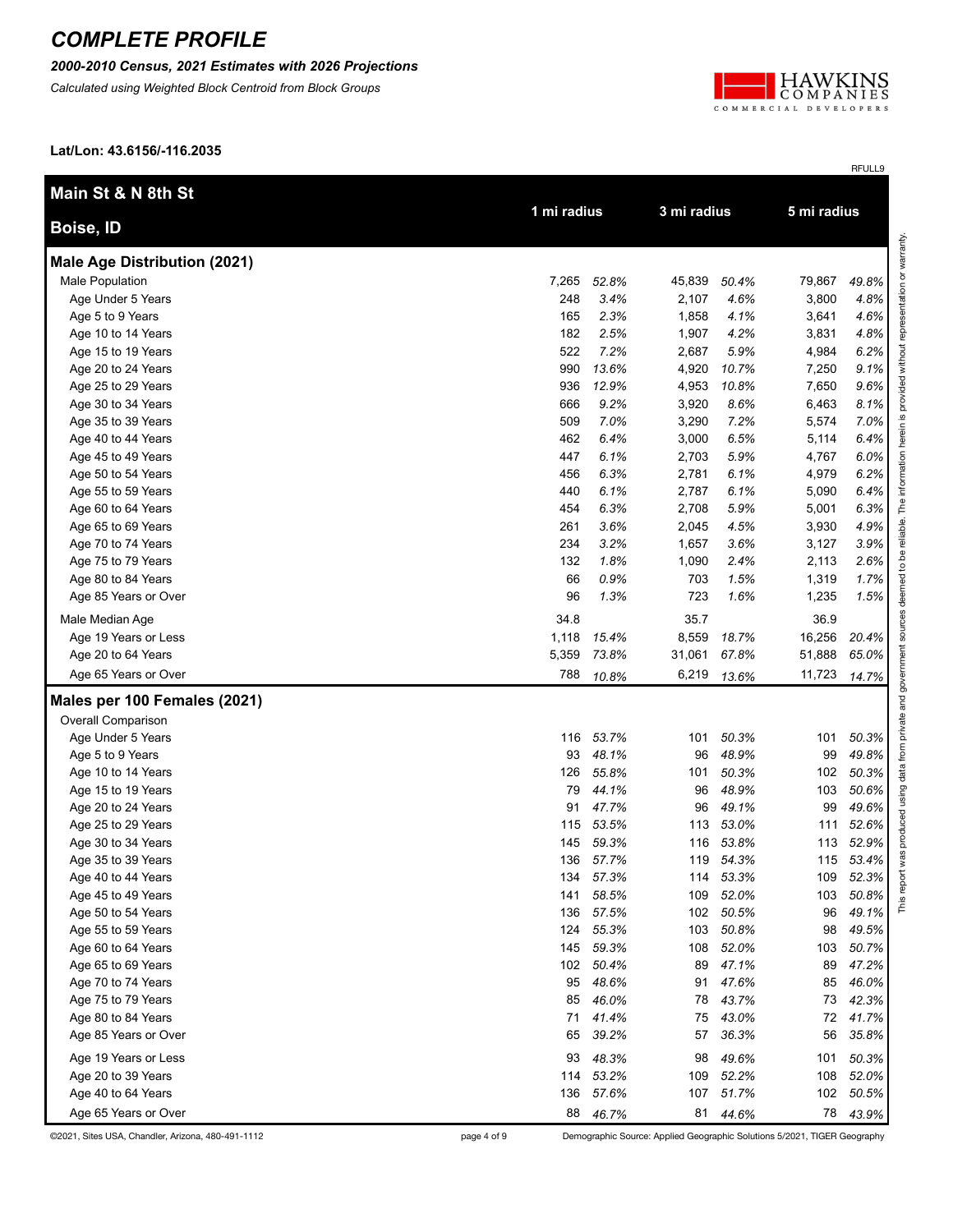*2000-2010 Census, 2021 Estimates with 2026 Projections*

*Calculated using Weighted Block Centroid from Block Groups*



**Lat/Lon: 43.6156/-116.2035**

| Main St & N 8th St                           | 1 mi radius |             | 3 mi radius  |       | 5 mi radius |       |
|----------------------------------------------|-------------|-------------|--------------|-------|-------------|-------|
| Boise, ID                                    |             |             |              |       |             |       |
| Household Type (2021)                        |             |             |              |       |             |       |
| <b>Total Households</b>                      | 7,639       |             | 44,495       |       | 74,177      |       |
| Households with Children                     | 860         | 11.3%       | 8,848        | 19.9% | 16,977      | 22.9% |
| Average Household Size                       | 1.6         |             | 2.0          |       | 2.1         |       |
| Household Density per Square Mile            | 2,433       |             | 1,575        |       | 945         |       |
| <b>Population Family</b>                     | 5,259       | 38.2%       | 55,991       | 61.6% | 108,880     | 67.9% |
| <b>Population Non-Family</b>                 | 7,001       | 50.9%       | 32,235       | 35.4% | 47,195      | 29.4% |
| <b>Population Group Quarters</b>             | 1,496       | 10.9%       | 2,740        | 3.0%  | 4,182       | 2.6%  |
| <b>Family Households</b>                     |             | 1,932 25.3% | 19,586       | 44.0% | 37,598      | 50.7% |
| Married Couple Households                    |             | 1,312 67.9% | 13,640       | 69.6% | 27,062      | 72.0% |
| Other Family Households with Children        | 620         | 32.1%       | 5,946        | 30.4% | 10,535      | 28.0% |
| Family Households with Children              | 838         | 43.4%       | 8,690        | 44.4% | 16,705      | 44.4% |
| Married Couple with Children                 | 449         | 53.6%       | 5,059        | 58.2% | 10,174      | 60.9% |
| Other Family Households with Children        | 389         | 46.4%       | 3,631        | 41.8% | 6,531       | 39.1% |
| Family Households No Children                | 1,093       | 56.6%       | 10,896       | 55.6% | 20,892      | 55.6% |
| Married Couple No Children                   | 863         | 78.9%       | 8,581        | 78.8% | 16,888      | 80.8% |
| Other Family Households No Children          | 231         | 21.1%       | 2,315        | 21.2% | 4,004       | 19.2% |
| Non-Family Households                        | 5,708       | 74.7%       | 24,909       | 56.0% | 36,580      | 49.3% |
| Non-Family Households with Children          | 22          | 0.4%        | 158          | 0.6%  | 272         | 0.7%  |
| Non-Family Households No Children            | 5,685       | 99.6%       | 24,751       | 99.4% | 36,308      | 99.3% |
| Average Family Household Size                | 2.7         |             | 2.9          |       | 2.9         |       |
| Average Family Income                        | \$148,227   |             | \$117,174    |       | \$109,094   |       |
| Median Family Income                         | \$120,772   |             | \$95,809     |       | \$93,792    |       |
| Average Non-Family Household Size            | 1.2         |             | 1.3          |       | 1.3         |       |
| <b>Marital Status (2021)</b>                 |             |             |              |       |             |       |
| Population Age 15 Years or Over              | 12,623      |             | 79,191       |       | 137,799     |       |
| Never Married                                | 6,483       | 51.4%       | 30,122 38.0% |       | 46,432      | 33.7% |
| <b>Currently Married</b>                     | 3,307       | 26.2%       | 31,034       | 39.2% | 59,875      | 43.5% |
| <b>Previously Married</b>                    | 2,834       | 22.4%       | 18,035       | 22.8% | 31,493      | 22.9% |
| Separated                                    | 325         | 11.5%       | 2,168        | 12.0% | 4,199       | 13.3% |
| Widowed                                      | 411         | 14.5%       | 3,569        | 19.8% | 6,538       | 20.8% |
| Divorced                                     | 2,098       | 74.0%       | 12,298       | 68.2% | 20,755      | 65.9% |
| <b>Educational Attainment (2021)</b>         |             |             |              |       |             |       |
| Adult Population Age 25 Years or Over        | 9,365       |             | 63,664       |       | 113,350     |       |
| Elementary (Grade Level 0 to 8)              | 70          | 0.8%        | 795          | 1.2%  | 1,667       | 1.5%  |
| Some High School (Grade Level 9 to 11)       | 261         | 2.8%        | 1,884        | 3.0%  | 3,554       | 3.1%  |
| <b>High School Graduate</b>                  | 1,424       | 15.2%       | 12,436       | 19.5% | 23,557      | 20.8% |
| Some College                                 | 2,273       | 24.3%       | 13,797       | 21.7% | 25,473      | 22.5% |
| Associate Degree Only                        | 660         | 7.0%        | 5,186        | 8.1%  | 10,318      | 9.1%  |
| <b>Bachelor Degree Only</b>                  | 2,840       | 30.3%       | 18,341       | 28.8% | 30,781      | 27.2% |
| Graduate Degree                              | 1,837       | 19.6%       | 11,226       | 17.6% | 18,001      | 15.9% |
| Any College (Some College or Higher)         | 7,610       | 81.3%       | 48,550       | 76.3% | 84,572      | 74.6% |
| College Degree + (Bachelor Degree or Higher) | 4,677       | 49.9%       | 29,567 46.4% |       | 48,781      | 43.0% |

©2021, Sites USA, Chandler, Arizona, 480-491-1112 page 5 of 9 Demographic Source: Applied Geographic Solutions 5/2021, TIGER Geography

RFULL9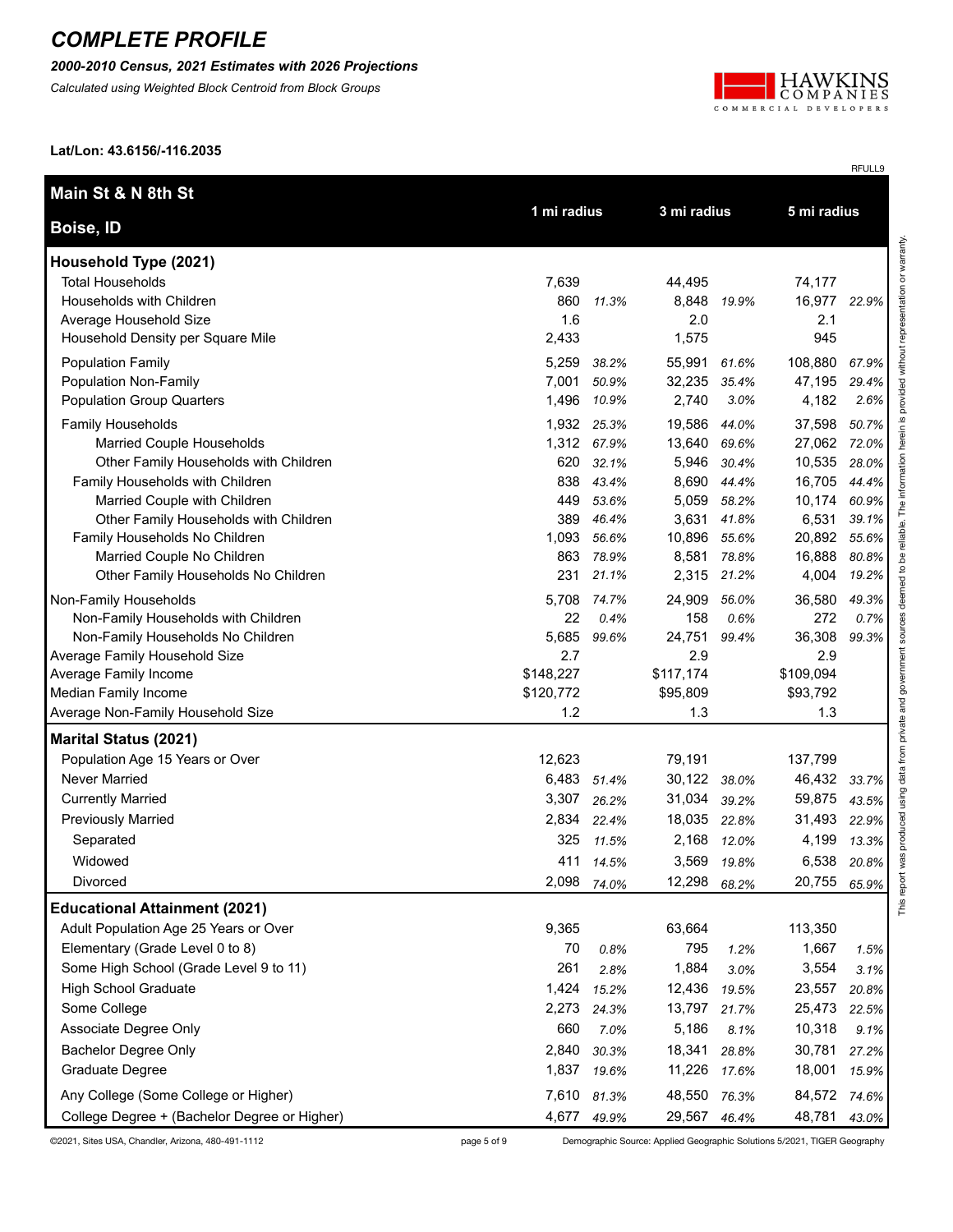*2000-2010 Census, 2021 Estimates with 2026 Projections*

*Calculated using Weighted Block Centroid from Block Groups*



RFULL9

**Lat/Lon: 43.6156/-116.2035**

| Main St & N 8th St                             |             |             |              |             | 5 mi radius |       |  |
|------------------------------------------------|-------------|-------------|--------------|-------------|-------------|-------|--|
| <b>Boise, ID</b>                               | 1 mi radius |             | 3 mi radius  |             |             |       |  |
| <b>Housing</b>                                 |             |             |              |             |             |       |  |
| Total Housing Units (2021)                     | 8,072       |             | 46,780       |             | 77,495      |       |  |
| Total Housing Units (2010)                     | 6,731       |             | 42,403       |             | 70,513      |       |  |
| Historical Annual Growth (2010-2021)           | 1,341       | 1.8%        | 4,377        | 0.9%        | 6,981       | 0.9%  |  |
| Housing Units Occupied (2021)                  | 7,639       | 94.6%       | 44,495       | 95.1%       | 74,177      | 95.7% |  |
| Housing Units Owner-Occupied                   | 1,679       | 22.0%       | 19,981       | 44.9%       | 39,779      | 53.6% |  |
| Housing Units Renter-Occupied                  | 5,960       | 78.0%       | 24,514       | 55.1%       | 34,398      | 46.4% |  |
| Housing Units Vacant (2021)                    | 432         | 5.4%        | 2,285        | 4.9%        | 3,317       | 4.3%  |  |
| Household Size (2021)                          |             |             |              |             |             |       |  |
| <b>Total Households</b>                        | 7,639       |             | 44,495       |             | 74,177      |       |  |
| 1 Person Households                            | 4,709       | 61.6%       | 19,203       | 43.2%       | 28,320      | 38.2% |  |
| 2 Person Households                            | 1,921       | 25.1%       | 14,668       | 33.0%       | 25,775      | 34.7% |  |
| 3 Person Households                            | 561         | 7.3%        | 5,334        | 12.0%       | 9,588       | 12.9% |  |
| 4 Person Households                            | 312         | 4.1%        | 3,370        | 7.6%        | 6,374       | 8.6%  |  |
| 5 Person Households                            | 104         | 1.4%        | 1,237        | 2.8%        | 2,564       | 3.5%  |  |
| 6 Person Households                            | 22          | 0.3%        | 439          | 1.0%        | 1,006       | 1.4%  |  |
| 7 or More Person Households                    | 9           | 0.1%        | 245          | 0.6%        | 551         | 0.7%  |  |
| <b>Household Income Distribution (2021)</b>    |             |             |              |             |             |       |  |
| HH Income \$200,000 or More                    | 597         | 7.8%        | 3,450        | 7.8%        | 5,334       | 7.2%  |  |
| HH Income \$150,000 to \$199,999               | 280         | 3.7%        | 2,064        | 4.6%        | 3,768       | 5.1%  |  |
| HH Income \$125,000 to \$149,999               | 349         | 4.6%        | 2,253        | 5.1%        | 4,161       | 5.6%  |  |
| HH Income \$100,000 to \$124,999               | 409         | 5.4%        | 3,294        | 7.4%        | 6,303       | 8.5%  |  |
| HH Income \$75,000 to \$99,999                 | 556         | 7.3%        | 5,018        | 11.3%       | 9,434       | 12.7% |  |
| HH Income \$50,000 to \$74,999                 | 990         | 13.0%       | 8,484        | 19.1%       | 14,664      | 19.8% |  |
| HH Income \$35,000 to \$49,999                 | 885         | 11.6%       | 5,332        | 12.0%       | 8,813       | 11.9% |  |
| HH Income \$25,000 to \$34,999                 | 881         | 11.5%       | 4,352        | 9.8%        | 7,104       | 9.6%  |  |
| HH Income \$15,000 to \$24,999                 | 1,216       | 15.9%       | 4,604        | 10.3%       | 6,795       | 9.2%  |  |
| HH Income \$10,000 to \$14,999                 | 576         | 7.5%        | 2,036        | 4.6%        | 2,796       | 3.8%  |  |
| HH Income Under \$10,000                       | 900         | 11.8%       | 3,609        | 8.1%        | 5,006       | 6.7%  |  |
| <b>Household Vehicles (2021)</b>               |             |             |              |             |             |       |  |
| Households 0 Vehicles Available                |             | 1,102 14.4% | 3,473        | 7.8%        | 4,831       | 6.5%  |  |
| Households 1 Vehicle Available                 | 3,749       | 49.1%       | 18,166       | 40.8%       | 27,985      | 37.7% |  |
| Households 2 Vehicles Available                | 2,008       | 26.3%       | 15,814       | 35.5%       | 27,780      | 37.5% |  |
| Households 3 or More Vehicles Available        | 781         | 10.2%       |              | 7,042 15.8% | 13,581      | 18.3% |  |
| <b>Total Vehicles Available</b>                | 10,313      |             | 73,534       |             | 129,635     |       |  |
| Average Vehicles per Household                 | 1.3         |             | 1.7          |             | 1.7         |       |  |
| Owner-Occupied Household Vehicles              | 3,136       | 30.4%       | 39,495       | 53.7%       | 80,659      | 62.2% |  |
| Average Vehicles per Owner-Occupied Household  | 1.9         |             | 2.0          |             | 2.0         |       |  |
| Renter-Occupied Household Vehicles             | 7,177       | 69.6%       | 34,039 46.3% |             | 48,977      | 37.8% |  |
| Average Vehicles per Renter-Occupied Household | 1.2         |             | 1.4          |             | 1.4         |       |  |
| Travel Time (2021)                             |             |             |              |             |             |       |  |
| Worker Base Age 16 years or Over               | 7,690       |             | 47,769       |             | 82,932      |       |  |
| Travel to Work in 14 Minutes or Less           | 3,364       | 43.8%       | 19,973       | 41.8%       | 30,456      | 36.7% |  |
| Travel to Work in 15 to 29 Minutes             | 2,838       | 36.9%       | 21,995       | 46.0%       | 40,386      | 48.7% |  |
| Travel to Work in 30 to 59 Minutes             | 748         | 9.7%        | 5,324        | 11.1%       | 10,093      | 12.2% |  |
| Travel to Work in 60 Minutes or More           | 75          | 1.0%        | 1,017        | 2.1%        | 1,809       | 2.2%  |  |
| Work at Home                                   | 824         | 10.7%       | 3,301        | 6.9%        | 5,963       | 7.2%  |  |
| Average Minutes Travel to Work                 | 14.4        |             | 16.1         |             | 17.1        |       |  |

©2021, Sites USA, Chandler, Arizona, 480-491-1112 page 6 of 9 Demographic Source: Applied Geographic Solutions 5/2021, TIGER Geography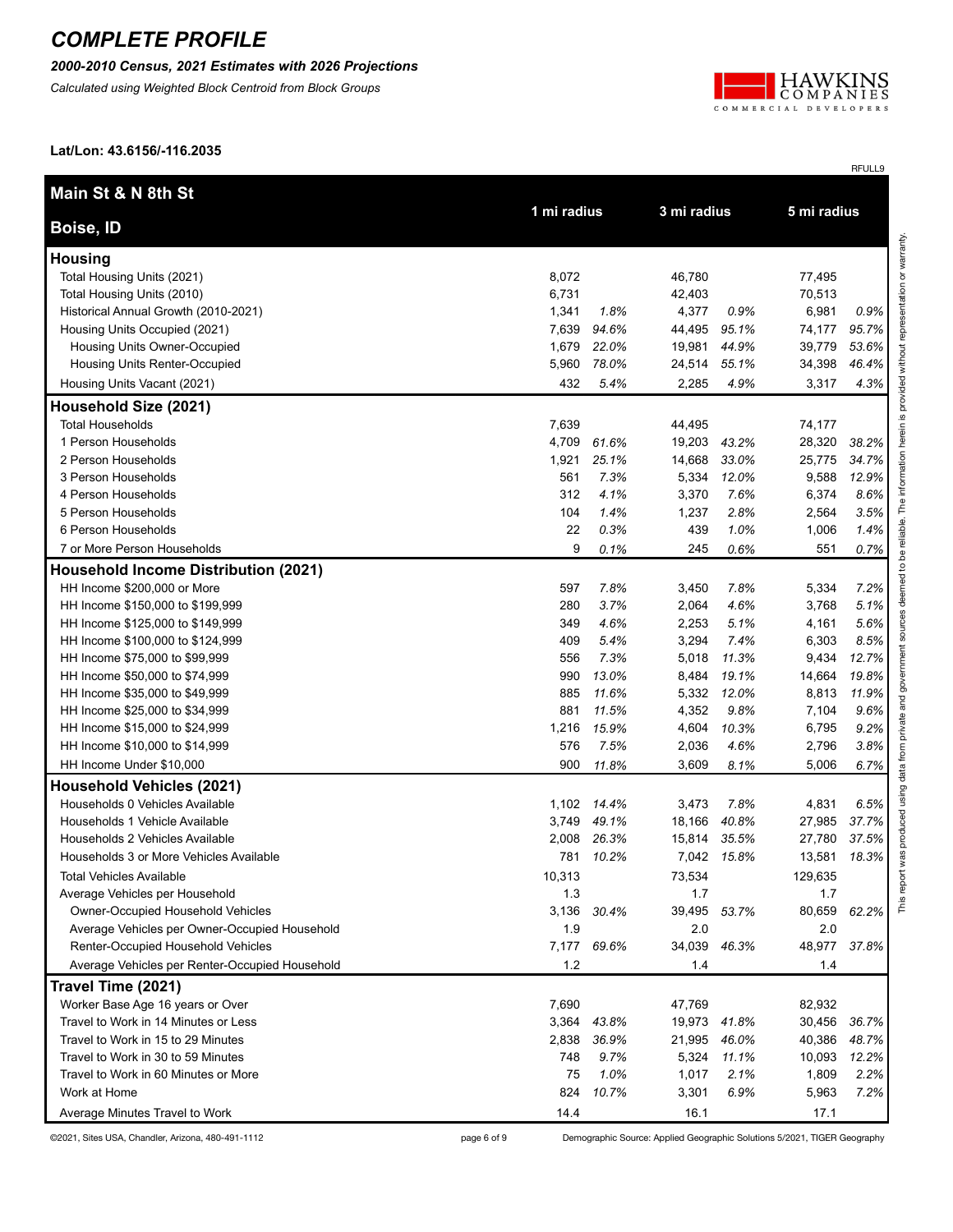*2000-2010 Census, 2021 Estimates with 2026 Projections*

*Calculated using Weighted Block Centroid from Block Groups*



RFULL9

**Lat/Lon: 43.6156/-116.2035**

| Main St & N 8th St                             |                |             | 1 mi radius<br>3 mi radius |              |             |              |
|------------------------------------------------|----------------|-------------|----------------------------|--------------|-------------|--------------|
| Boise, ID                                      |                |             |                            |              | 5 mi radius |              |
| <b>Transportation To Work (2021)</b>           |                |             |                            |              |             |              |
| Worker Base Age 16 years or Over               | 7,690          |             | 47,769                     |              | 82,932      |              |
| Drive to Work Alone                            | 4,329          | 56.3%       | 34,838                     | 72.9%        | 62,548      | 75.4%        |
| Drive to Work in Carpool                       | 235            | 3.1%        | 2,626                      | 5.5%         | 5,280       | 6.4%         |
| Travel to Work by Public Transportation        | 236            | 3.1%        | 750                        | 1.6%         | 1,079       | 1.3%         |
| Drive to Work on Motorcycle                    | $\overline{c}$ |             | 36                         |              | 86          | 0.1%         |
| <b>Bicycle to Work</b>                         | 604            | 7.9%        | 2,300                      | 4.8%         | 2,925       | 3.5%         |
| Walk to Work                                   | 1,441          | 18.7%       | 3,643                      | 7.6%         | 4,614       | 5.6%         |
| <b>Other Means</b>                             | 19             | 0.3%        | 274                        | 0.6%         | 437         | 0.5%         |
| Work at Home                                   | 824            | 10.7%       | 3,301                      | 6.9%         | 5,963       | 7.2%         |
| Daytime Demographics (2021)                    |                |             |                            |              |             |              |
| <b>Total Businesses</b>                        | 2,573          |             | 6,303                      |              | 10,544      |              |
| <b>Total Employees</b>                         | 36,080         |             | 73,484                     |              | 122,117     |              |
| Company Headquarter Businesses                 | 137            | 5.3%        | 317                        | 5.0%         | 550         | 5.2%         |
| Company Headquarter Employees                  | 5,458          | 15.1%       | 14,777                     | 20.1%        | 23,283      | 19.1%        |
| <b>Employee Population per Business</b>        | 14.0 to 1      |             | 11.7                       | to 1         | 11.6        | to 1         |
| Residential Population per Business            | 5.3            | to 1        | 14.4                       | to 1         | 15.2 to 1   |              |
| Adj. Daytime Demographics Age 16 Years or Over | 40,708         |             | 99,797                     |              | 168,757     |              |
| <b>Labor Force</b>                             |                |             |                            |              |             |              |
| Labor Population Age 16 Years or Over (2021)   | 12,560         |             | 78,452                     |              | 136,231     |              |
| Labor Force Total Males (2021)                 | 6,635          | 52.8%       | 39,552                     | 50.4%        | 67,742      | 49.7%        |
| Male Civilian Employed                         | 4,354          | 65.6%       | 27,477                     | 69.5%        | 47,280      | 69.8%        |
| Male Civilian Unemployed                       | 197            | 3.0%        | 1,154                      | 2.9%         | 2,037       | 3.0%         |
| Males in Armed Forces                          | 18             | 0.3%        | 143                        | 0.4%         | 302         | 0.4%         |
| Males Not in Labor Force                       | 2,066          | 31.1%       | 10,779                     | 27.3%        | 18,123      | 26.8%        |
| Labor Force Total Females (2021)               | 5,924          | 47.2%       | 38,900                     | 49.6%        | 68,488      | 50.3%        |
| Female Civilian Employed                       | 3,559          | 60.1%       | 24,510                     | 63.0%        | 41,981      | 61.3%        |
| Female Civilian Unemployed                     | 188            | 3.2%        | 1,290                      | 3.3%         | 2,072       | 3.0%         |
| Females in Armed Forces                        |                |             | 10                         |              | 28          |              |
| Females Not in Labor Force                     | 2,177          | 36.7%       | 13,090                     | 33.6%        | 24,408      | 35.6%        |
| Unemployment Rate                              | 385            | 3.1%        | 2,444                      | 3.1%         | 4,109       | 3.0%         |
| Occupation (2021)                              |                |             |                            |              |             |              |
| Occupation Population Age 16 Years or Over     | 7,913          |             | 51,987                     |              | 89,261      |              |
| <b>Occupation Total Males</b>                  |                | 4,354 55.0% |                            | 27,477 52.9% | 47,280      | 53.0%        |
| <b>Occupation Total Females</b>                |                | 3,559 45.0% |                            | 24,510 47.1% |             | 41,981 47.0% |
| Management, Business, Financial Operations     |                | 1,412 17.8% |                            | 9,083 17.5%  | 15,905      | 17.8%        |
| Professional, Related                          |                | 2,462 31.1% |                            | 15,337 29.5% | 25,269      | 28.3%        |
| Service                                        |                | 1,186 15.0% | 8,609                      | 16.6%        | 14,626      | 16.4%        |
| Sales, Office                                  |                | 1,705 21.6% | 10,500                     | 20.2%        | 18,451      | 20.7%        |
| Farming, Fishing, Forestry                     | 220            | 2.8%        | 415                        | 0.8%         | 558         | 0.6%         |
| Construction, Extraction, Maintenance          | 330            | 4.2%        | 3,257                      | 6.3%         | 5,722       | 6.4%         |
| Production, Transport, Material Moving         | 598            | 7.6%        | 4,785                      | 9.2%         | 8,728       | 9.8%         |
| <b>White Collar Workers</b>                    | 5,579          | 70.5%       | 34,921                     | 67.2%        | 59,626      | 66.8%        |
| <b>Blue Collar Workers</b>                     |                | 2,334 29.5% |                            | 17,066 32.8% |             | 29,635 33.2% |
|                                                |                |             |                            |              |             |              |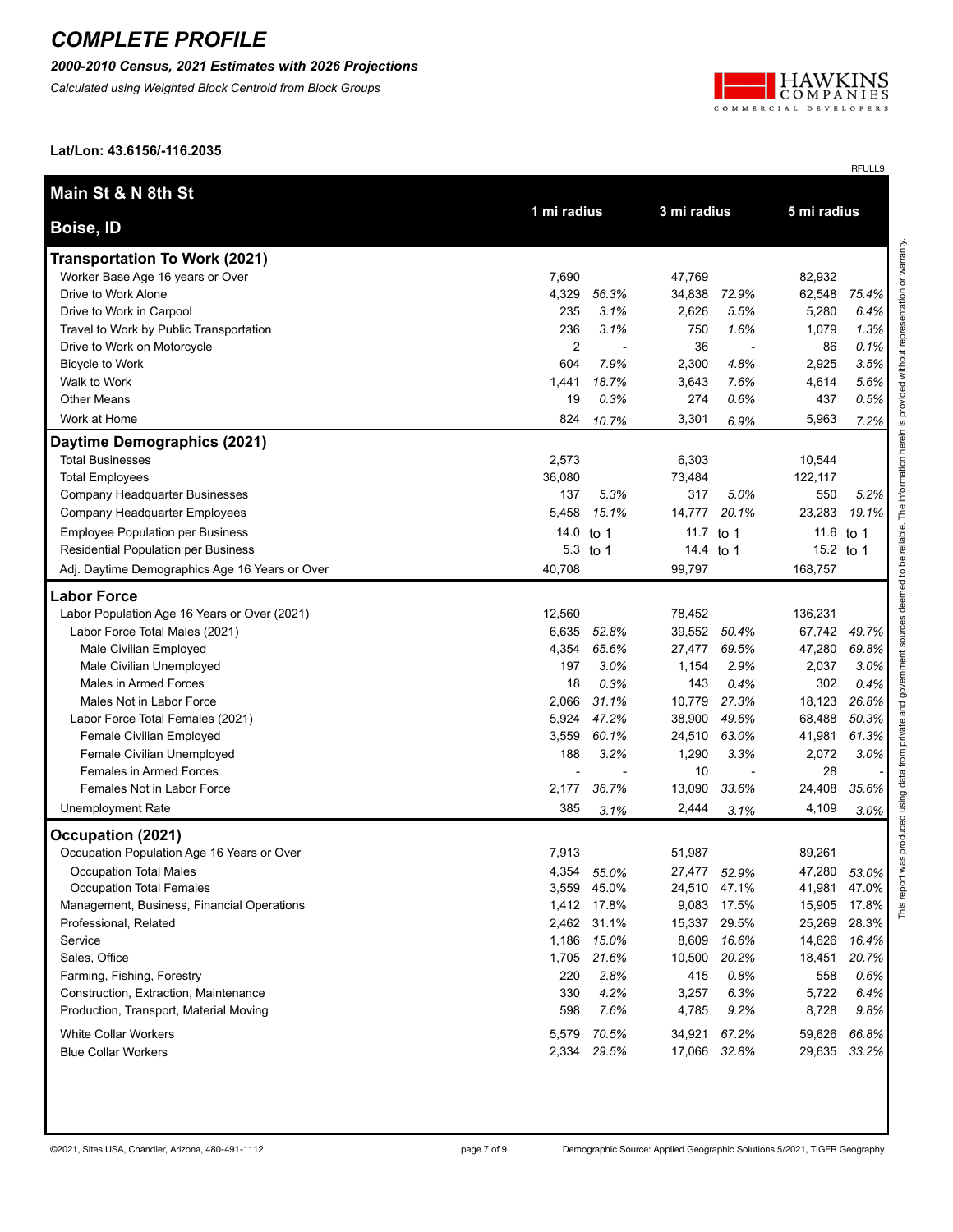*2000-2010 Census, 2021 Estimates with 2026 Projections*

*Calculated using Weighted Block Centroid from Block Groups*



RFULL9

**Lat/Lon: 43.6156/-116.2035**

| Main St & N 8th St                 |                |       | 3 mi radius    |       |           |       |  |  |  |  |             |  |
|------------------------------------|----------------|-------|----------------|-------|-----------|-------|--|--|--|--|-------------|--|
| <b>Boise, ID</b>                   | 1 mi radius    |       |                |       |           |       |  |  |  |  | 5 mi radius |  |
| Units In Structure (2021)          |                |       |                |       |           |       |  |  |  |  |             |  |
| <b>Total Units</b>                 | 5,723          |       | 38,993         |       | 64,952    |       |  |  |  |  |             |  |
| 1 Detached Unit                    | 2,217          | 38.7% | 22,838         | 58.6% | 42,444    | 65.3% |  |  |  |  |             |  |
| 1 Attached Unit                    | 335            | 5.8%  | 3,546          | 9.1%  | 6,278     | 9.7%  |  |  |  |  |             |  |
| 2 Units                            | 243            | 4.3%  | 1,343          | 3.4%  | 1,797     | 2.8%  |  |  |  |  |             |  |
| 3 to 4 Units                       | 717            | 12.5% | 3,978          | 10.2% | 6,022     | 9.3%  |  |  |  |  |             |  |
| 5 to 9 Units                       | 841            | 14.7% | 2,992          | 7.7%  | 3,810     | 5.9%  |  |  |  |  |             |  |
| 10 to 19 Units                     | 828            | 14.5% | 3,002          | 7.7%  | 4,270     | 6.6%  |  |  |  |  |             |  |
| 20 to 49 Units                     | 1,078          | 18.8% | 2,456          | 6.3%  | 3,015     | 4.6%  |  |  |  |  |             |  |
| 50 or More Units                   | 1,307          | 22.8% | 2,922          | 7.5%  | 3,753     | 5.8%  |  |  |  |  |             |  |
| Mobile Home or Trailer             | 73             | 1.3%  | 1,406          | 3.6%  | 2,733     | 4.2%  |  |  |  |  |             |  |
| <b>Other Structure</b>             |                |       | 12             |       | 55        |       |  |  |  |  |             |  |
| Homes Built By Year (2021)         |                |       |                |       |           |       |  |  |  |  |             |  |
| Homes Built 2014 or later          | 527            | 6.5%  | 3,122          | 6.7%  | 4,902     | 6.3%  |  |  |  |  |             |  |
| Homes Built 2010 to 2013           | 251            | 3.1%  | 946            | 2.0%  | 1,705     | 2.2%  |  |  |  |  |             |  |
| Homes Built 2000 to 2009           | 1,008          | 12.5% | 4,223          | 9.0%  | 6,894     | 8.9%  |  |  |  |  |             |  |
| Homes Built 1990 to 1999           | 1,077          | 13.3% | 6,642          | 14.2% | 12,974    | 16.7% |  |  |  |  |             |  |
| Homes Built 1980 to 1989           | 621            | 7.7%  | 5,001          | 10.7% | 9,845     | 12.7% |  |  |  |  |             |  |
| Homes Built 1970 to 1979           | 1,016          | 12.6% | 7,575          | 16.2% | 14,639    | 18.9% |  |  |  |  |             |  |
| Homes Built 1960 to 1969           | 587            | 7.3%  | 4,383          | 9.4%  | 7,310     | 9.4%  |  |  |  |  |             |  |
| Homes Built 1950 to 1959           | 406            | 5.0%  | 4,144          | 8.9%  | 6,192     | 8.0%  |  |  |  |  |             |  |
| Homes Built 1940 to 1949           | 333            | 4.1%  | 3,190          | 6.8%  | 3,673     | 4.7%  |  |  |  |  |             |  |
| Homes Built Before 1939            | 1,814          | 22.5% | 5,269          | 11.3% | 6,044     | 7.8%  |  |  |  |  |             |  |
| Median Age of Homes                | 42.7 yrs       |       | 40.3 yrs       |       | 37.4 yrs  |       |  |  |  |  |             |  |
| Home Values (2021)                 |                |       |                |       |           |       |  |  |  |  |             |  |
| Owner Specified Housing Units      | 1,679          |       | 19,981         |       | 39,779    |       |  |  |  |  |             |  |
| Home Values \$1,000,000 or More    | 85             | 5.0%  | 554            | 2.8%  | 1,028     | 2.6%  |  |  |  |  |             |  |
| Home Values \$750,000 to \$999,999 | 90             | 5.4%  | 900            | 4.5%  | 1,389     | 3.5%  |  |  |  |  |             |  |
| Home Values \$500,000 to \$749,999 | 437            | 26.0% | 3,514          | 17.6% | 5,876     | 14.8% |  |  |  |  |             |  |
| Home Values \$400,000 to \$499,999 | 321            | 19.1% | 2,969          | 14.9% | 5,224     | 13.1% |  |  |  |  |             |  |
| Home Values \$300,000 to \$399,999 | 392            | 23.4% | 4,782          | 23.9% | 9,878     | 24.8% |  |  |  |  |             |  |
| Home Values \$250,000 to \$299,999 | 182            | 10.8% | 2,722          | 13.6% | 6,281     | 15.8% |  |  |  |  |             |  |
| Home Values \$200,000 to \$249,999 | 76             | 4.5%  | 2,041          | 10.2% | 4,691     | 11.8% |  |  |  |  |             |  |
| Home Values \$175,000 to \$199,999 | 36             | 2.2%  | 615            | 3.1%  | 1,390     | 3.5%  |  |  |  |  |             |  |
| Home Values \$150,000 to \$174,999 | 4              | 0.3%  | 471            | 2.4%  | 1,053     | 2.6%  |  |  |  |  |             |  |
| Home Values \$125,000 to \$149,999 | 4              | 0.3%  | 184            | 0.9%  | 405       | 1.0%  |  |  |  |  |             |  |
| Home Values \$100,000 to \$124,999 | $\overline{7}$ | 0.4%  | 291            | 1.5%  | 622       | 1.6%  |  |  |  |  |             |  |
| Home Values \$90,000 to \$99,999   |                |       | 16             |       | 33        |       |  |  |  |  |             |  |
| Home Values \$80,000 to \$89,999   | 5              | 0.3%  | 62             | 0.3%  | 129       | 0.3%  |  |  |  |  |             |  |
| Home Values \$70,000 to \$79,999   |                |       | $\overline{7}$ |       | 28        |       |  |  |  |  |             |  |
| Home Values \$60,000 to \$69,999   |                |       |                |       | 3         |       |  |  |  |  |             |  |
| Home Values \$50,000 to \$59,999   |                |       | 119            | 0.6%  | 223       | 0.6%  |  |  |  |  |             |  |
| Home Values \$35,000 to \$49,999   | 31             | 1.9%  | 223            | 1.1%  | 415       | 1.0%  |  |  |  |  |             |  |
| Home Values \$25,000 to \$34,999   | 3              | 0.2%  | 50             | 0.2%  | 155       | 0.4%  |  |  |  |  |             |  |
| Home Values \$10,000 to \$24,999   | 2              | 0.1%  | 190            | 0.9%  | 395       | 1.0%  |  |  |  |  |             |  |
| Home Values Under \$10,000         | $\overline{2}$ | 0.1%  | 271            | 1.4%  | 563       | 1.4%  |  |  |  |  |             |  |
| Owner-Occupied Median Home Value   | \$442,844      |       | \$371,116      |       | \$347,742 |       |  |  |  |  |             |  |
| Renter-Occupied Median Rent        | \$894          |       | \$939          |       | \$951     |       |  |  |  |  |             |  |

©2021, Sites USA, Chandler, Arizona, 480-491-1112 page 8 of 9 Demographic Source: Applied Geographic Solutions 5/2021, TIGER Geography